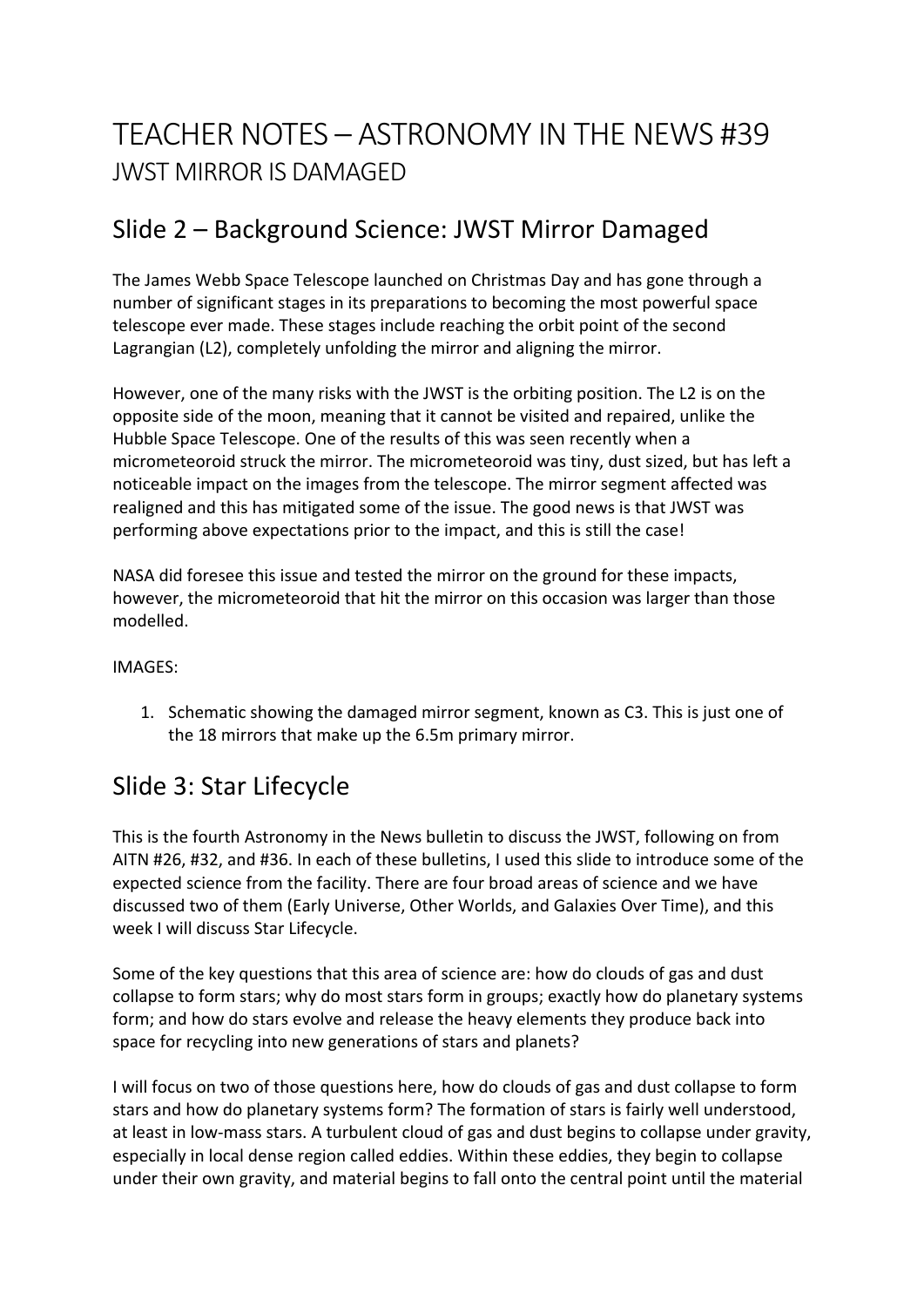is dense enough to begin hydrogen burning through fusion. Once this fusion begins, you have a star, with the radiative pressure caused by this fusion balancing the gravitational collapse of the star, and as long as this fusion continues, this balance will remain in place.

However, there are some unanswered questions regarding this process. How does this get scaled up to larger stars, those that we know exist, such as 40-50 times the mass of the Sun as current theories do not allow these stars to form so easily? What physically regulates the efficiency of this process as large variations in star-formation efficiency are seen from cloud to cloud, but it is unclear what causes this.

Infrared telescopes, like the JWST, are uniquely placed to answer these questions of star formation since they are able to look into the dense molecular clouds and detect the forming stars.

Planetary systems form from the "leftover" material from the star-formation process. A circumstellar disk, or protoplanetary disk, forms around the star in the formation process. It is this disk that accretes material onto the star. However, within this disk, material collects together causing planets to form. These planets "carve" out gaps in the disk, implying their presence, and eventually the disk dissipates leaving a solar system.

Planetary formation theories constantly change as new systems are found. By detecting and observing more stars with protoplanetary disks, a greater understanding of the process can be obtained.

The article that this resource is built on can be found here:

#### https://www.bbc.co.uk/news/science-environment-61744257

More information on this branch of JWST science can be found here:

#### https://webb.nasa.gov/content/science/birth.html

#### IMAGES:

- 1. (Top left) Histogram of star-formation efficiencies for a sample of molecular clouds in the Milky Way. The star-formation efficiency was calculated by calculating the ratio of the luminosity of the forming stars (which is related to their mass) and the mass of the molecular cloud from which it formed. The red histogram is a distancelimited sample attempting to remove bias, whilst the blue line is a Gaussian fit to the sample.
- 2. (Top right) ALMA image of the protoplanetary disk around the young stellar object HL Tau. There are obvious gaps in the disk, which are thought to have been carved out by planets forming.
- 3. (Bottom) A 3-colour (70 μm [blue], 250 μm [green], 350 μm [red]) image of the starforming complex W3/W4/W5. These wavelengths show the power of infrared wavelengths in observing star-forming regions by "looking through" the dense material.